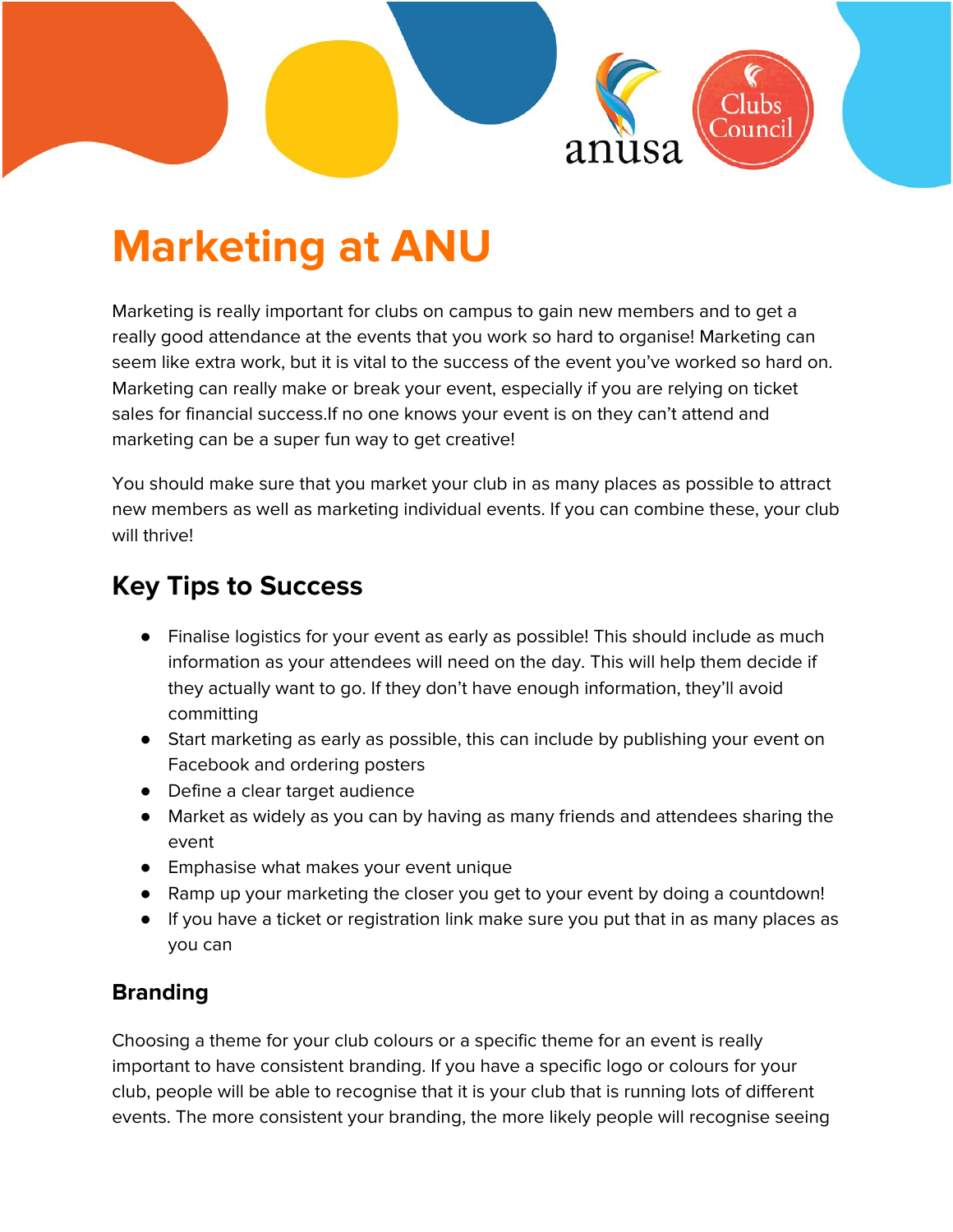it from different platforms. This 'image' can help sell your event as fun and unique. If you create a theme it makes doing graphics or decorating the event much more cohesive.

#### **Collaborations**

It can be super fun to ask other clubs to advertise your events for you, and it can be a nice idea to offer to advertise their events too!

# **Sounding Approachable**

This will depend on the tone of the event and the audience you are seeking. You could often try using lots of emojis, creating memes or trying to do some cool graphics because these are very eye-catching.

#### **Accessibility**

If you do use emojis, please add a description for the emojis in brackets. It's also very helpful to describe pictures and put any text in a picture written on the post as well so that text-to-speech readers can pick them up.

You should explain how accessible your event is in the description because this will help people decide to go. There is a template you should add into your event description below:

At (Name of club) we strive to make our events as accessible as possible. There will be (food options), (based on the dietary requirements you provide when you purchase your ticket) There is (parking at event) and (transport options to event). The event venue is (accessible or not accessible), with (accessible and or unisex toilets) at the venue. If you have any accessibility requirements, please don't hesitate to email (Title and or Name of person) at (email address).

# **Advertising Alcohol**

ANU has rules about how liquor can be discussed and consumed which is in the ANU Liquor Statute. You can't advertise drinking alcohol as the primary purpose of your event, which must be reflected in all of your marketing. You also can't advertise the sale of alcohol at your event if it is on campus, unless you have approval from the Director of Functions and Services.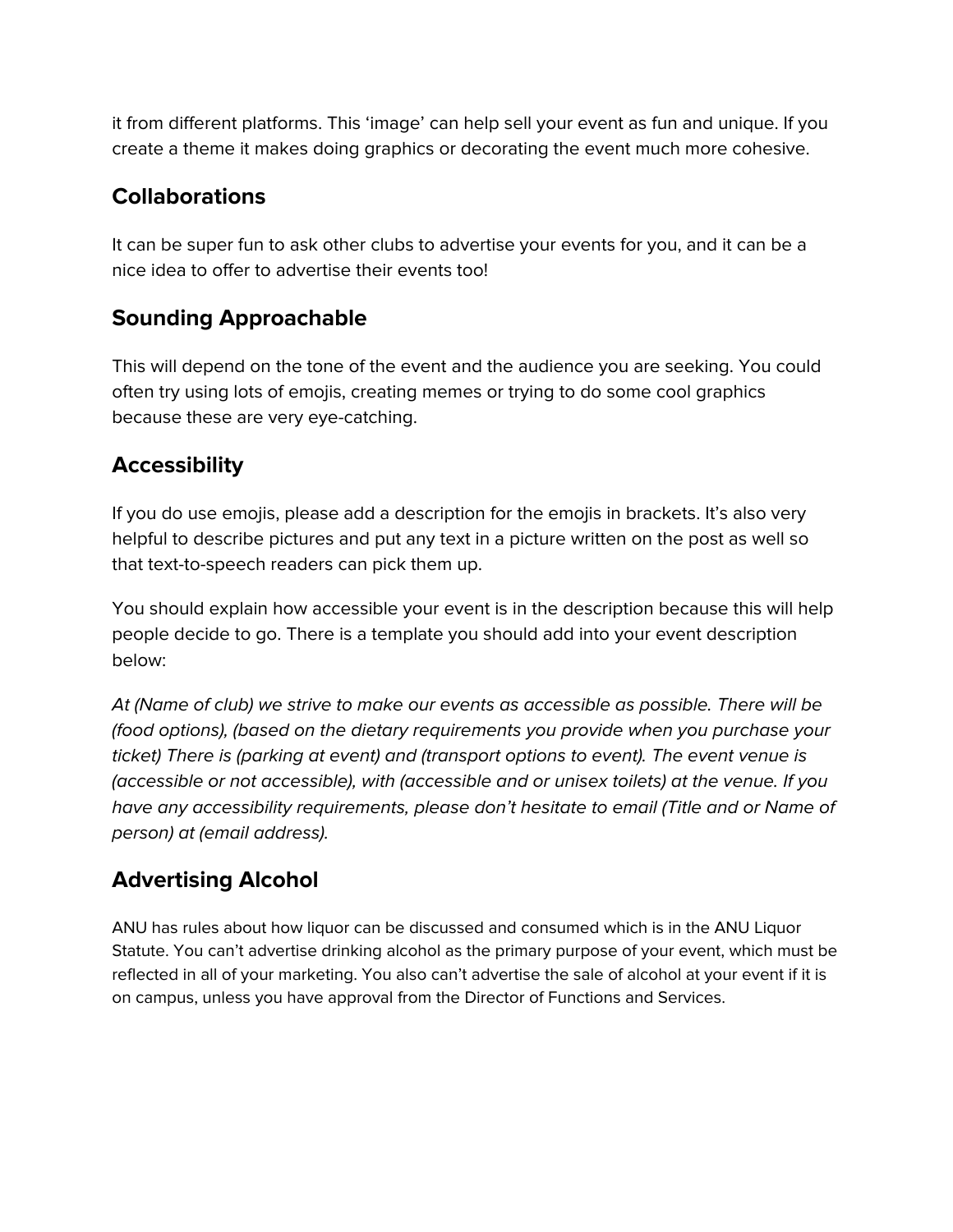# **Marketing Platforms**

#### **Electronic Marketing**

## **Using Facebook**

You can use Facebook by advertising on your page and you can make an event. This can have as many details as you need to give attendees, which will make running the event on the day very easy.

# **Emailing Club Members**

If your club collects the email addresses of your society you can consider sending out newsletter style emails advertising your society and your events. This should have lots of links to future events or celebrate the success of past events.

#### **Other Groups to Consider Contacting:**

- ANU Schmitposting you can only post about your event once on ANU Schmitposting
- Any other Facebook groups that have a clear link to your target audience
- Faces of ANU
- On Campus
- Events at ANU
- ANU Schmitposting
- ANUSA
- PARSA
- Halls of Residence

Academic Colleges and Courses: if you are a discipline club you could consider asking your Academic College, School, or Centre to help advertise your event. If there are any relevant courses to your society you could consider contacting the relevant course convenor/lecturer to let you advertise your event!

Any directly relevant ANUSA Departments (Indigenous Department, Queer Department, Women's Department, Disability Department, Environmental Collective, ANU International Students' Department and ANU BIPOC Department)